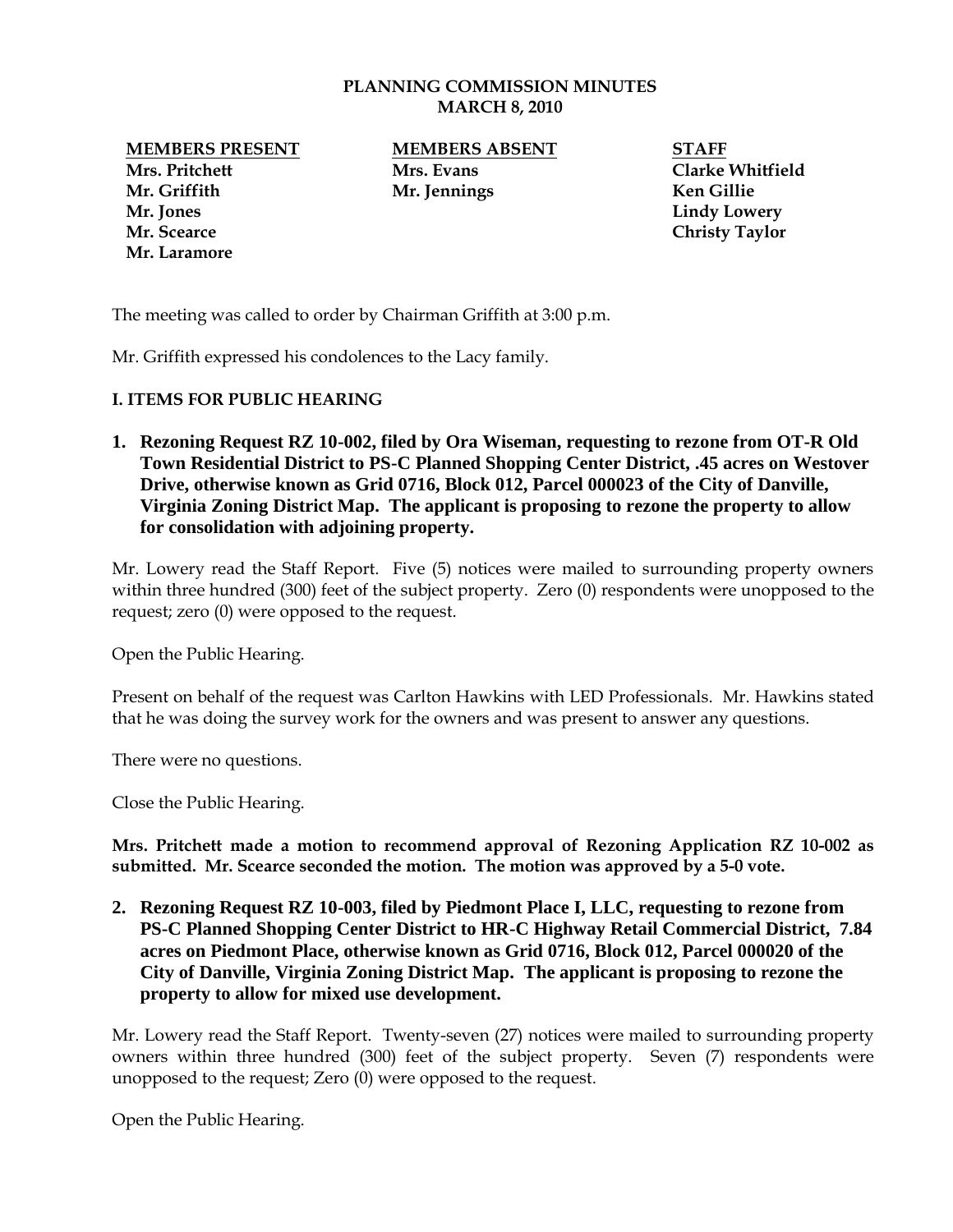Present on behalf of the request was Winn Bishop. Mr. Bishop stated that he was present to answer any questions.

There were no questions.

Close the Public Hearing.

**Mr. Scearce made a motion to recommend approval of Rezoning Application RZ 10-003 as submitted. Mr. Laramore seconded the motion. The motion was approved by a 5-0 vote.** 

## **II. MINUTES**

**Mrs. Pritchett made a motion to approve the minutes from the February 8, 2010 meeting. Mr. Jones seconded the motion. The minutes were approved by a 5-0 vote.**

## **III. OTHER BUSINESS**

Mr. Gillie stated at the City Council meeting last month, they recommended the Special Use Permit for the changeover from Rock-Ola as well as the other case. The only modification they made was to allow the hours to extend until two (2) a.m. instead of closing at midnight.

Mr. Gillie stated that the citizen and Planning Commission City Council advisory meeting is tonight at 7:00 p.m. on the Comprehensive Plan. At this input session we would like to have citizens come out and give us an idea as to what kind of changes they would like to see to our existing Comprehensive Plan and also give us a chance to further discuss the items that we talked about when we met with City Council a few months ago. Mr. Gillie stated that the meeting is at the Senior Citizens building in Ballou Park and that refreshments would be provided, so please come on out.

Mr. Gillie stated that the Census forms had started being mailed out. It is critical that you fill out these Census forms and send those back. We need as much accurate information as possible. It does have an impact on what type of grants and other funding we will get in the future. All of the information received is kept confidential.

Mr. Jones stated that ten years ago there was a short form and a long form. Mr. Jones asked is the form was the same for everyone this year?

Mr. Gillie responded that the form is supposed to be the same for everyone this year. It is not a short form or a long form. They have taken out the long form. They now do updates between the ten (10) year period and that has taken the place of the old long form. The Census Bureau is trying to keep the statistics more accurate, so every two (2) years or every year and half (1 1/2) depending on how the cycle works out they will send out information. Everyone should be receiving the same form. If you do not send your form back in, they will send someone to your house to actually ask you those questions.

Mr. Gillie stated that Staff emailed the Planning Commission minutes to everyone. Mr. Gillie asked if that worked?

Mrs. Pritchett replied that it was great.

Mr. Gillie asked if they would like for Staff to start sending out the Agenda ahead of time as well as some of the packet information?